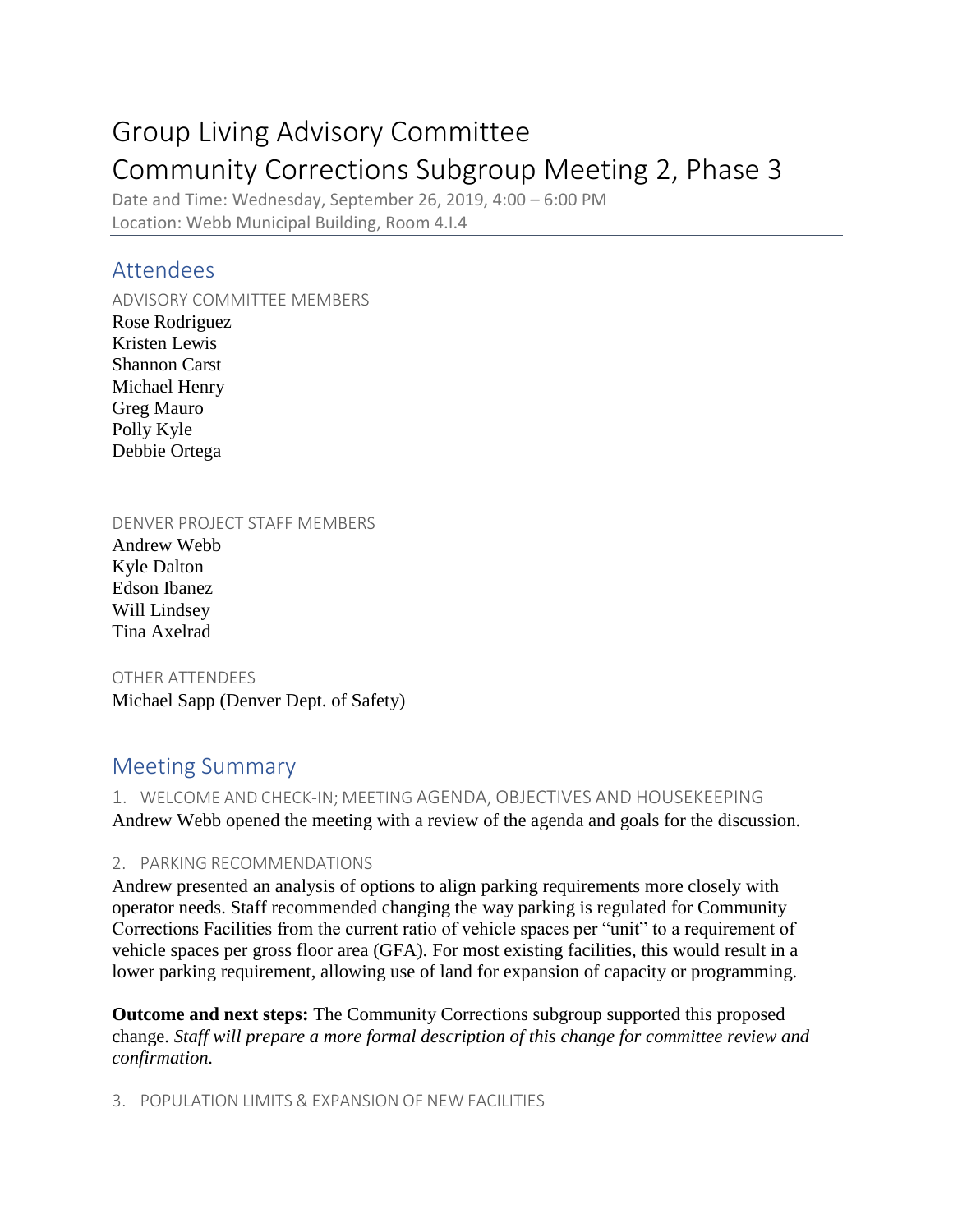Andrew presented staff analysis of current zoning code regulations capping CCF populations and prohibiting expansion of facilities that are non-conforming (legally established but no longer permitted in applicable zone district) or compliant (legally established, permitted in zone district, but not in compliance with an applicable use limitation, such as the 1,500-foot buffer requirement from residential zone districts and schools). Staff made several recommendations, including:

- 1. Removing current DZC language setting a density limit (1 person per 50 square feet in a facility) in some zone districts, leaving regulation of this type of requirement to state and federal industry standards and the Building and Fire Code.
- 2. Raising the population cap to up to 150 residents in permitted zone districts
- 3. Grant the Zoning Administrator the power to allow expansion of existing nonconforming and compliant uses where space allows.

#### **Outcomes and next steps:**

- *1.* the Community Corrections Subgroup supported removing language requiring a certain number of square feet per resident, generally agreeing that this should be left to state and federal agencies that oversee community corrections facilities and the Building and Fire Code which establishes life and safety requirements for all residential uses. *Staff will continue to advance this proposal.*
- *2.* The Subgroup agreed that the Zoning Code's current population caps were arbitrary and should be increased for some types of facilities. However, some suggested the maximum number should be set at 120, which is the current limit for facilities in industrial zone districts. Additionally, the group may be supportive of allowing smaller facilities in other zone districts. *Staff will expand exploration of the impacts of adding permitted zone districts and removing or reducing buffers – possibly differentiating buffer requirements between larger and smaller facilities.*
- *3.* The Subgroup supported an administrative process for expansion of existing nonconforming and compliant facilities but recommended that specific criteria be developed for these instances, and that notification be provided to neighbors, possibly via the Zoning Permit with Informational Notice (ZPIN) process. *Staff will develop conceptual criteria and notification requirements for Subgroup consideration and confirmation.*

#### 4. SITING OF NEW FACILITIES

Will presented a mapping scenario analysis showing how adding additional permitted zone districts, such as mixed-use, main street and commercial corridor (MX, MS and CC, 3 stories and up) could open up an additional 10,000 acres of land around the city, including along transit corridors, but only if the current 1,500-foot buffer requirement from residential zone districts and schools were substantially reduced or removed. Staff recommended that these additional zone districts (and possibly others, such as residential mixed use (RX), residential office (RO), permit community corrections uses. Staff also recommended that the buffer requirements be reduced or eliminated if there is a desire to allow the use in more areas of the city than the industrial zones where the use is permitted now.

#### **Outcomes:**